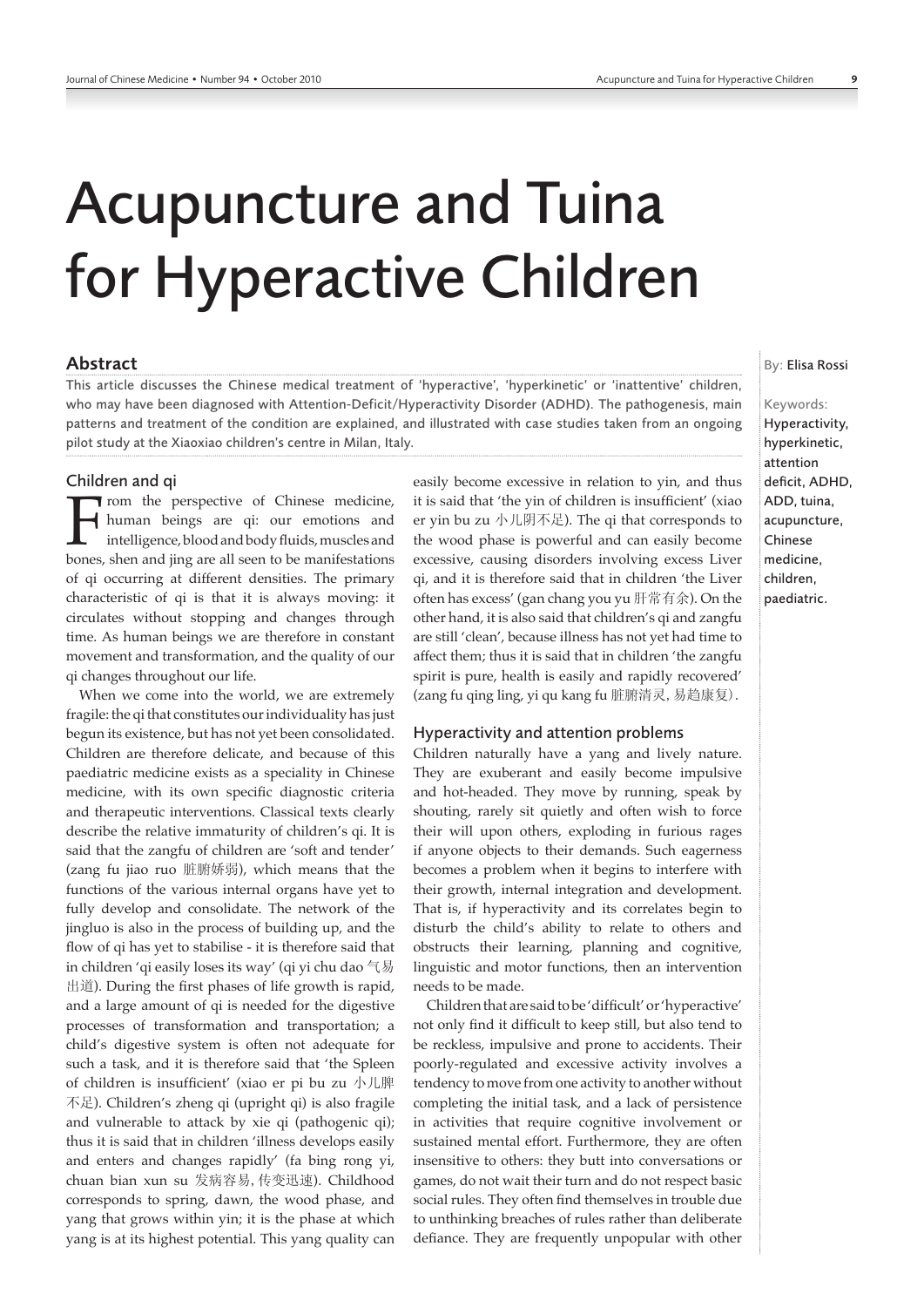children, and because of this may become isolated. Their problems manifest on a behavioural level, but involve cognitive functions (strategic planning, mental flexibility, maintenance of mental effort, avoiding inappropriate answers). Because of this a vicious cycle of low self‑esteem, frustration, isolation and difficulties at school can originate, which is associated with anxiety, depression, language and learning disorders, nervous tics and probable future antisocial behaviour during adolescence.

The main diagnostic criteria for this pathology are defined by the DSM‑IV<sup>1</sup> as 'Attention‑Deficit/ Hyperactivity Disorder' (ADHD), and by the ICD-10<sup>2</sup> as 'Disturbance of Activity and Attention' (DAA) (a subtype of 'Hyperkinetic Disorders'). Both manuals specify that the condition should involve significant impairment in social and academic functioning in at least two settings (e.g. at home and at school), should be present for at least six months, and should start before the age of six (ICD‑10) or seven years old (DSM‑IV). The prevalence in school-age children is estimated at three to five per cent (DSM‑IV ‑ used in U.S. and Australia) or at one to two per cent (ICD-10 - generally used in Europe). Male-to-female ratios range between four to one (DSM‑IV) and nine to one (ICD‑10).

The cause of this disorder is unknown and there are no confirmatory laboratory tests. One hypothesis concerns central nervous system (CNS) malfunction, mainly in the pre‑frontal cortex and involving the dopaminergic and noradrenergic circuits that link the prefrontal regions to limbic system. Low dopamine and noradrenalin levels are the basis for pharmacological therapy with stimulants (such as methylphenidate – branded Ritalin, or lisdexamfetamine dimesylate ‑ LDX). There is also evidence of a genetic role in the onset of ADHD, but morbidity, evolution and prognosis depend mainly on the child's school and family environment. Beside pharmacological treatment, cognitive behavioural therapeutic strategies have been developed for at home and school. It should also be pointed out that the biomedical diagnosis of this condition has its limitations, and that many children present with attention problems and behaviour or learning disorders that do not correspond to the criteria set out in the diagnostic manuals.

#### Pathogenesis according to Chinese medicine

From the perspective of traditional Chinese medicine, the symptoms involved in this condition (night crying, poor sleep, hyperactivity, attention deficit etc.) are manifestations of an energetic imbalance that can only be understood in the context of the pathogenic process from which it originated. Making a diagnosis necessitates understanding the illness, which means being able to perceive the ways in which a child's system has altered. This is the starting point from which therapeutic principles and treatment are devised. In TCM paediatrics diagnosis is usually easier than in adults; time has not yet produced too much pathological confusion, which means that pattern differentiation is simpler.

Children that have difficulty sleeping or in being calm are said to have an imbalance between their yin and yang qi. The yin qualities of quietness, concentration, inwards movement, receptivity and softness are disturbed by an excess of yang ‑ expressed as movement, expansion and heat. Excessive yang qi entails excessive movement: emotions (which are movements of qi) become messy and chaotic. If the qualities of heat and fire prevail they can disturb the Heart, agitating and confusing the shen (the most subtle manifestation of qi). Yin deficiency corresponds to a weakness of the root (deficiency of qi or jing [essence]), which causes instability of the shen, since shen is nourished by qi and rooted in jing. Furthermore, both heat and deficiency facilitate clotting of phlegm, which can obstruct the portals of the Heart (xinqiao) and mist the mind and emotions.

#### Manifestations and patterns

Instability, agitation and misting of the shen manifests in various ways. Children, according to their age may be:

- Agitated, restless, always moving their hands and feet.
- Impulsive, intractable, tense, angry and stubborn.
- Easily distracted and vague, with difficulties in maintaining attention, listening and following instructions.
- Anxious, afraid, in need of reassurance and emotionally fragile.

• Prone to night crying, waking frequently and sleeping late. These main presentations derive from various underlying patterns, such as excess heat, phlegm, food accumulation and qi or jing deficiency. The somatic problems involved (e.g. stool disorders, eczema or tics) are strongly influenced by the internal dynamics caused by movement of the emotions.

#### **Heat agitating the shen**

Children are yang by nature and so easily generate excess heat. Heat may already be present at birth due to foetal toxins (taidu), or it may derive from external pathogenic factors that penetrate inside and persist at a deep level (e.g. lingering pathogenic factors, hidden heat). In Western society, however, the most common factor that generates heat is food accumulation (ji).

Heat disturbs the quietness of yin and does not allow the child to rest, causing poor sleep. It agitates qi and causes physical and mental restlessness, hyperactivity and impulsive behaviour. It disturbs the shen and agitates the emotions, causing disorders of attention and concentration. Heat may also transform into internal wind, manifesting as tics. Further somatic manifestations are: throwing off the bedcovers, hard stools, red spots, rashes, dark yellow urine, thirst, red tongue or a red tongue tip, and a rapid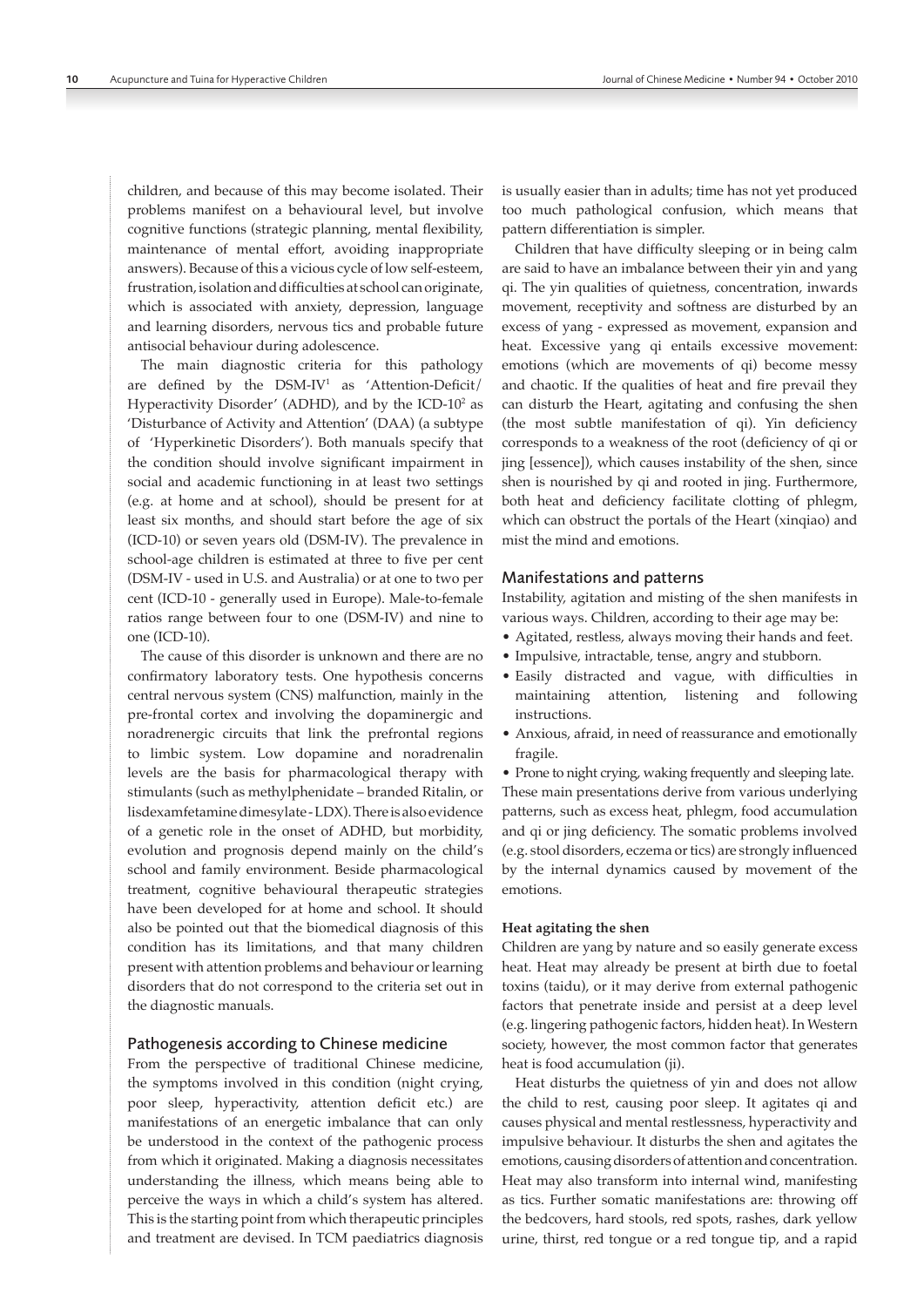pulse. If heat and fire persist for a long time they will consume qi, and subsequently all functions of the body and mind will be adversely affected.

#### **Phlegm misting the shen**

Phlegm is turbid, sticky, heavy and difficult to move. It 'localises at the hundred places and causes the hundred illnesses'. It may have substance/form (you xing) causing catarrh and masses ‑ or be without substance/ form (wu xing) ‑ causing obstruction of the Heart portals and misting of the shen.

In children phlegm is easily generated due to the immaturity of the Spleen and Lung functions of transformation and diffusion, and to the tendency of food accumulation to obstruct the circulation of qi. If phlegm mists the Heart portals the clinical manifestations include extreme emotional swings, violent behaviour, sudden energy loss, language disorders, confusion, opaque and 'disconnected' eyes, poor coordination, poor sense of direction and sluggish or impulsive reactions. Further manifestations at the somatic level are: catarrh, swollen lymph nodes, rough skin and a thick tongue coating (yellow in case of heat, white in case of cold).

#### **Food accumulation transforming into heat and phlegm**

Food accumulation (ji) does not mean acute indigestion, but rather an excess that comes from eating the wrong quality, quantity and frequency of food. Such dietary excess overcomes the ability of the middle jiao to transform and transport. Food accumulation is a common condition in 'full' (shi) children. Such children are as enthusiastic about food as they are about life. Sometimes excessive food intake may no longer be obvious, but may be traced back to the first months of life (usually due to overly‑frequent breast‑feeding).

Food accumulation obstructs qi circulation and because of this the child does not sleep well and is not at peace during the day. It particularly interferes with the Liver function of spreading‑discharging, and manifests as a foul temper, fits of rage, resentment, stubbornness and extreme antagonism. Further manifestations at the somatic level are: a large appetite, a swollen and hard abdomen, abdominal pain, red spots on the cheeks, a greenish shade around the mouth, thick yellow nasal discharge, greenish stools, restlessness (day or night), foul smelling stools/ skin/breath/vomit/urine, eczema and a yellow tongue coating. Although food accumulation is not particularly serious in itself, it causes many problems because of its tendency to easily transform into heat and phlegm.

#### **Qi, blood and jing deficiency not nourishing the shen**

If qi and blood are deficient, the shen will lack an abode. If jing is weak, the shen will not have a root. Children with frail qi also tend to be emotionally fragile, overly dependent, fearful, anxious, need lots of attention and

*…just as we would tonify qi to protect the body from external pathogenic movements of qi (e.g. cold, dampness and heat), we do the same to protect against damaging internal movements of the emotions…*

tend to wake up at night in fear and terror. Further manifestations at the somatic level are: poor appetite, pale face, tiredness, frequent illness, soft stools and a pale tongue. If the Kidney and jing are involved, these symptoms will be more serious, and there may also be a dark shade under the eyes, nocturnal enuresis, retarded development, congenital or genetic pathologies and a pale tongue (red if there is yin deficiency).

If the middle jiao qi is weak, all transformations will be weak: the general energy will be low, growth will be slow, the digestion poor and the resulting dampness will easily transform into phlegm. Because children grow so rapidly and the Spleen and Stomach are often working close to their limit, it is particularly important to support the qi of the earth through treatment (but also through mother's milk, sleep, and plenty of cuddling).

#### Therapeutic principles and treatment

There are no data evaluating the treatment of ADHD with Chinese medicine; evaluation is difficult due to the complexity of the condition, the subjectivity of its diagnosis and the variety of therapeutic methods involved in its treatment. However, consensus is growing regarding the efficacy of the Chinese medical treatment of other less serious childhood conditions, such as agitation, impulsivity, poor concentration, emotional fragility and sleep disturbance (as it is in the area of adult psycho‑emotional problems).

The therapeutic principles here are informed by the knowledge that the child's qi is fragile and its shen is vulnerable. Therefore just as we would tonify qi to protect the body from external pathogenic movements of qi (e.g. cold, dampness and heat), we do the same to protect against damaging internal movements of the emotions (e.g. anger, fear and sadness). The overall therapeutic principle here is expressed as 'calm shen, stabilise zhi' (an shen ding zhi). To achieve this, and to select the appropriate principles of treatment, it is necessary to understand why the shen has become agitated, unstable or misted. It is also essential to eliminate lingering pathogenic factors, since their persistence at the deep levels of the child easily causes heat and phlegm.

Treatment may involve a combination of tuina, acupuncture and moxibustion. It is critical that the parents/carers support this treatment by modifying daily habits (usually diet, rest and activity). They can also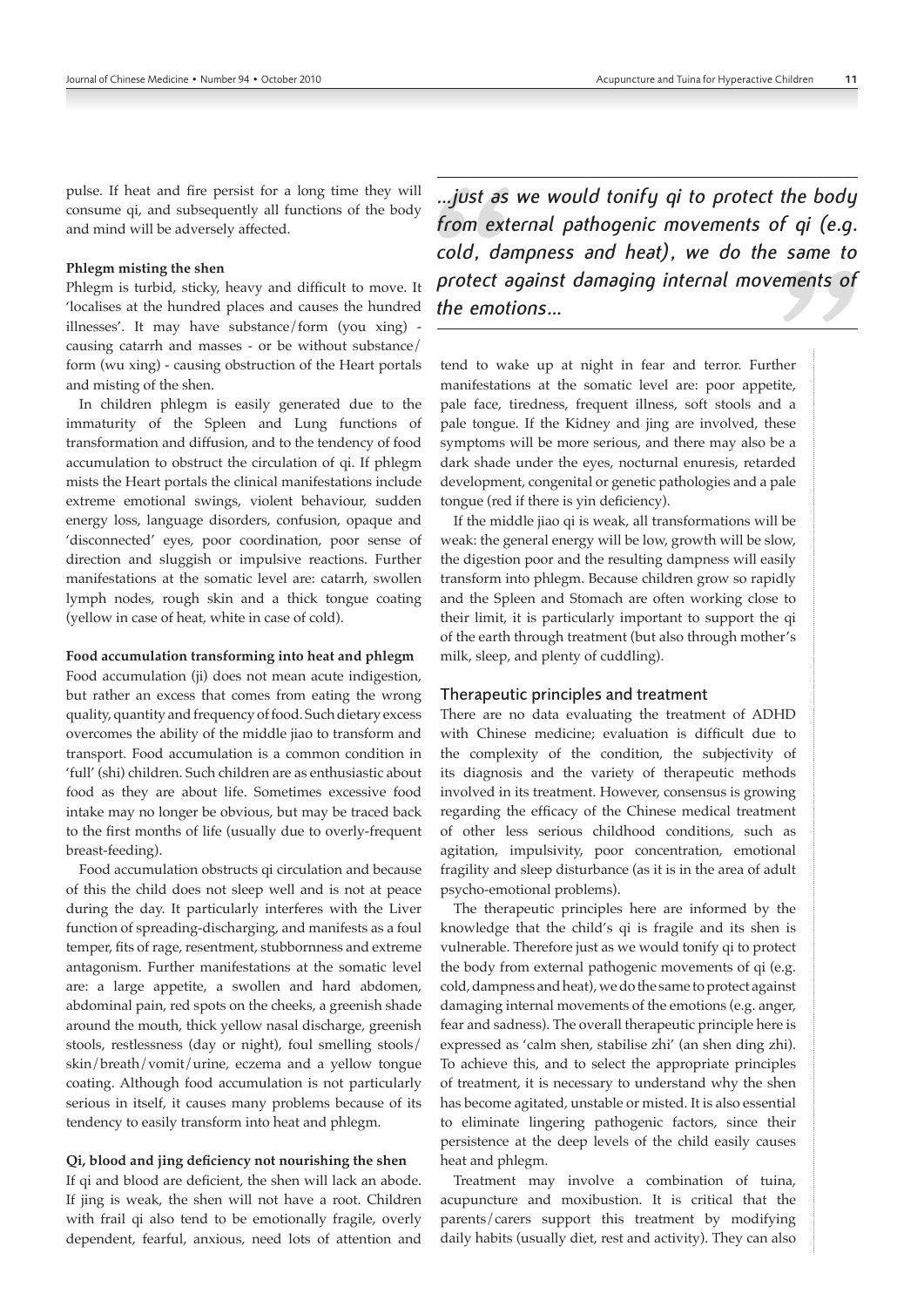actively cooperate with treatment by applying simple tuina sequences at home.

#### **Main acupuncture points**

The following main acupuncture points are provided as recommendations. Practitioners should choose which specific combination of points to use in each case based on diagnosis and preference.

- To regulate Heart qi: Shenmen HE‑7, Tongli HE‑5, Xinshu BL‑15, Shentang BL‑44 and Shendao DU‑11.
- To descend excess yang from above and resolve phlegm obstructing the Heart portals: Yintang (M‑HN‑3), Shenting DU‑24, Houding DU‑19, Qianding DU‑21 and Sishencong (M‑HN‑1).



Fig 1: Tuina techniques on the arm and hand [Image from *Pediatria in Medicina Cinese* (2009)]

- To reinforce the marrow and brain and raise the clear qi: Baihui DU‑20.
- To regulate qi movement through the small circulation (Conception‑Ren and Governing‑Du vessels): Shanzhong REN‑17 (or Jiuwei REN‑15, Juque REN‑14, Zhongwan REN‑12) and Qihai REN‑6 (or Guanyuan REN‑4).

Care‑givers may also apply a vaccaria seed to Yintang (M-HN-3) during the night or daily after school.

#### **Main tuina techniques**

- Tianmen (Heaven Gate): Tui from Yintang (M-HN-3) upwards towards hairline.
- Xinmen (Gate of Heart): Tui from the anterior hairline towards the fontanelle.
- Kangong (Water Palace): Fentui from the medial extremity of the eyebrows towards their lateral edges.
- Xiaotianxin (Small Heaven Heart): Kou at the base of the palm between the thenar and hypothenar eminences.

• Shou yinyang (Hand Yinyang): Fentui from the centre of the medial wrist crease towards the lateral edges.

# Secondary acupuncture points and tuina techniques according to pattern

## **Heat**

If heat is agitating the shen, the following acupuncture points can be added:

- To eliminate heat in Yangming: Quchi L.I.‑11, Hegu L.I.‑4 and Zusanli ST‑36.
- To eliminate heat in the Stomach and Liver: Neiting ST‑44, Weishu BL‑21, Taichong LIV‑3, Xingjian LIV-2, Ganshu BL-18 and Danshu BL-19.
- To eliminate exterior and interior heat: Dazhui DU‑14
- To extinguish internal wind: Fengfu DU‑16, Baihui DU‑20, Fengchi GB‑20, Taichong LIV‑3 and Ganshu BL‑18.

Tuina*:*

- Tianheshui (Heaven Peaceful Water): Tui along the midline of the medial aspect of forearm from wrist to elbow.
- Xinjing, ganjing, feijing (Heart, Liver and Lung): Tui the tips of middle, index and ring fingers (holding the 3 together, as if 'slapping' them).
- Neilaogong (Palace of Toil): Rou at the centre of the palm.
- Shuidi laoyue (Fishing the Moon in the Water): Tui in a curved line from the base of the little finger along the hypothenar eminence to the centre of the palm.

If heat injures the Intestines, it can be eliminated as follows:

- Dachangjing, xiaochangjing (Large and Small Intestine): Tui from the base to the tip of the radial aspect of the ring finger and ulnar side of the little.
- Qijiegu (Clear Seven Bones): Tui down the midline of the lumbosacral region from the fourth lumbar vertebrae to the coccyx.
- Guiwei (Tortoise Tail): Rou at the tip of the coccyx (at an angle of 45 degrees, towards the umbilicus).

The cause of heat must, of course, also be treated, i.e. eliminating food accumulation, expelling lingering pathogenic factors, nourishing yin or stabilising jing.

#### **Phlegm**

- If phlegm obstructs the Heart portals and mists the shen, the following points can be used:
- To resolve phlegm: Jianshi P‑5, Fenglong ST‑40 and Bailao (M-HN-30).
- To move qi: Lieque LU‑7 and Taichong LIV‑3.
- To descend excess yang from above and resolve phlegm obstructing the Heart portals: Yintang (M‑HN‑3), Shenting DU‑24, Houding DU‑19,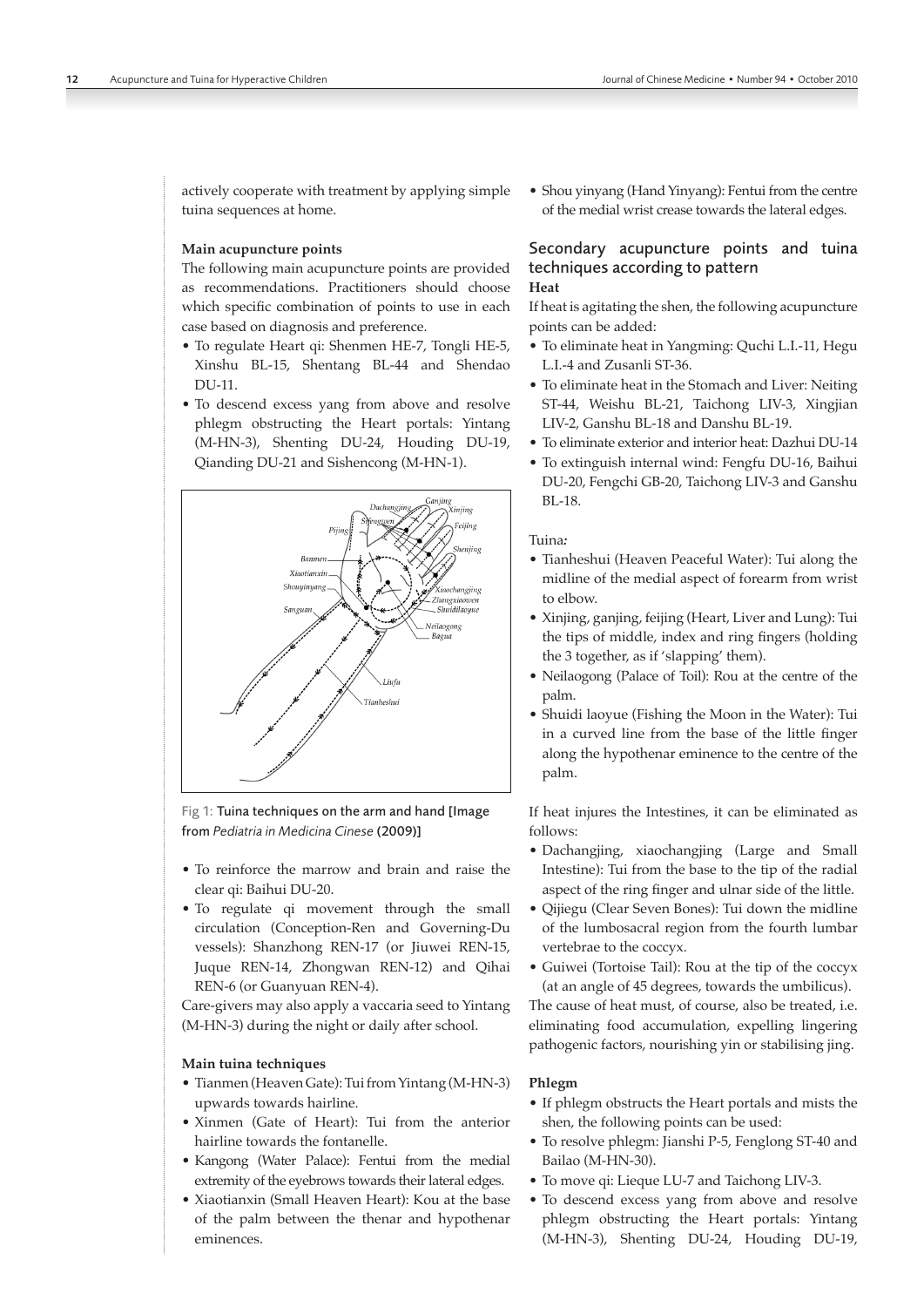Qianding DU‑21 and Sishencong (M‑HN‑1).

• To raise clear qi: Baihui DU‑20.

Tuina:

- Bagua (Eight Trigrams): Tui in a circular fashion on the palm around Laogong P‑8.
- Zhang xiaowen: Tui horizontally along the crease on the palm under the little finger.
- Xielei (Clear Costal Region): Tui along the flanks from the armpit to the level of the umbilicus.
- Pishu BL‑20, Weishu BL‑21 and Feishu BL‑13: Rou to stimulate these points.

In order to resolve phlegm it may also be necessary to tonify the middle jiao and the Lung to strengthen transformation and transportation, eliminate heat/ cold and eliminate food accumulation.

# **Food accumulation**

If heat and phlegm are being caused by food accumulation, the following points can be used:

- To regulate Stomach qi: Zhongwan REN‑12 .
- To eliminate/free food accumulation and tonify the Spleen: Sifeng (M-UE-9). These points usually give good results after one or two treatments. They are actually less painful than generally thought. They are punctured superficially in a rapid sequence, and then squeezed to produce a drop of blood or serum. Traditionally the triangular needle was used (on the right hand for girls and the left for boys), although now blood-lancets are usually used.

Tuina:

- Banmen (Thick Gate): Tui along the thenar eminence from the wrist crease to the base of the thumb.
- Shou yinyang (Hand Yinyang): Fentui from the centre of the medial wrist crease towards the lateral edges.
- Sifengwen (Four Wind Creases): First tui and then qia (press with the nail) the four Sifeng (M‑UE‑9) points.
- Fu yinyang (Abdomen Yinyang): Fentui under the ribs, from the centre out to the sides.

To treat food accumulation it will also be necessary to correct basic mistakes in the quantity, quality and frequency of food intake, which usually means reducing the frequency of breast-feeding, and for older children avoiding foods that are excessive/ extreme in nature and taste/flavour (i.e. 'junk' food).

#### **Tonifying qi and stabilising jing**

If the shen is disturbed due to qi or jing deficiency, the following points can be used:

• To tonify and regulate the middle jiao: Zhongwan REN‑12, Zusanli ST‑36, Taibai SP‑3, Pishu BL‑20 and Weishu BL‑21.



- To nourish yin: Sanyinjiao SP‑6, Taixi KID‑3, Yongquan KID-1 and Ququan LIV-8.
- To tonify the Kidney and nourish jing: Shenshu BL‑23, Mingmen DU‑4, Taixi KID‑3 and Qihai REN-6.

Tuina:

- Pijing (Spleen): Tui from the tip to the base of the radial aspect of the thumb.
- Roufu (Knead the Abdomen): Rou at depth with the palm, or fingers and thumb, around the umbilicus
- Zusanli ST‑36: Rou to stimulate this point.
- Jizhu: Tui downwards along the spine and then nie upwards along the sides of the spine (nie‑pinch is done as a continuous roll).

To tonify the Kidney and nourish jing, add:

- Shenjing (Kidney): Tui from the tip to the base of the palmar aspect of the little finger.
- Erma (Two Men on Horses): Rou on the dorsal aspect of the hand, between the fourth and fifth metacarpal bones.
- Yongquan KID-1: Rou or tui (towards the toes).

Moxibustion:

- To tonify and regulate the middle jiao: Zhongwan REN‑12, Zusanli ST‑36, Taibai SP‑3, Pishu BL‑20 and Weishu BL‑21.
- To tonify the Kidney and nourish jing: Shenshu BL-23, Mingmen DU-4 and Qihai REN-6.
- Shenque REN‑8 can be added in case of serious deficiency.

It may also be necessary to eliminate heat or phlegm if they are present.

# The Xiaoxiao Children's Centre and the hyperactivity pilot study

The Xiaoxiao Children's Centre<sup>3</sup> was started in 2005 in

Fig 2: Tuina techniques on the head and neck [Image from *Pediatria in Medicina Cinese* (2009)]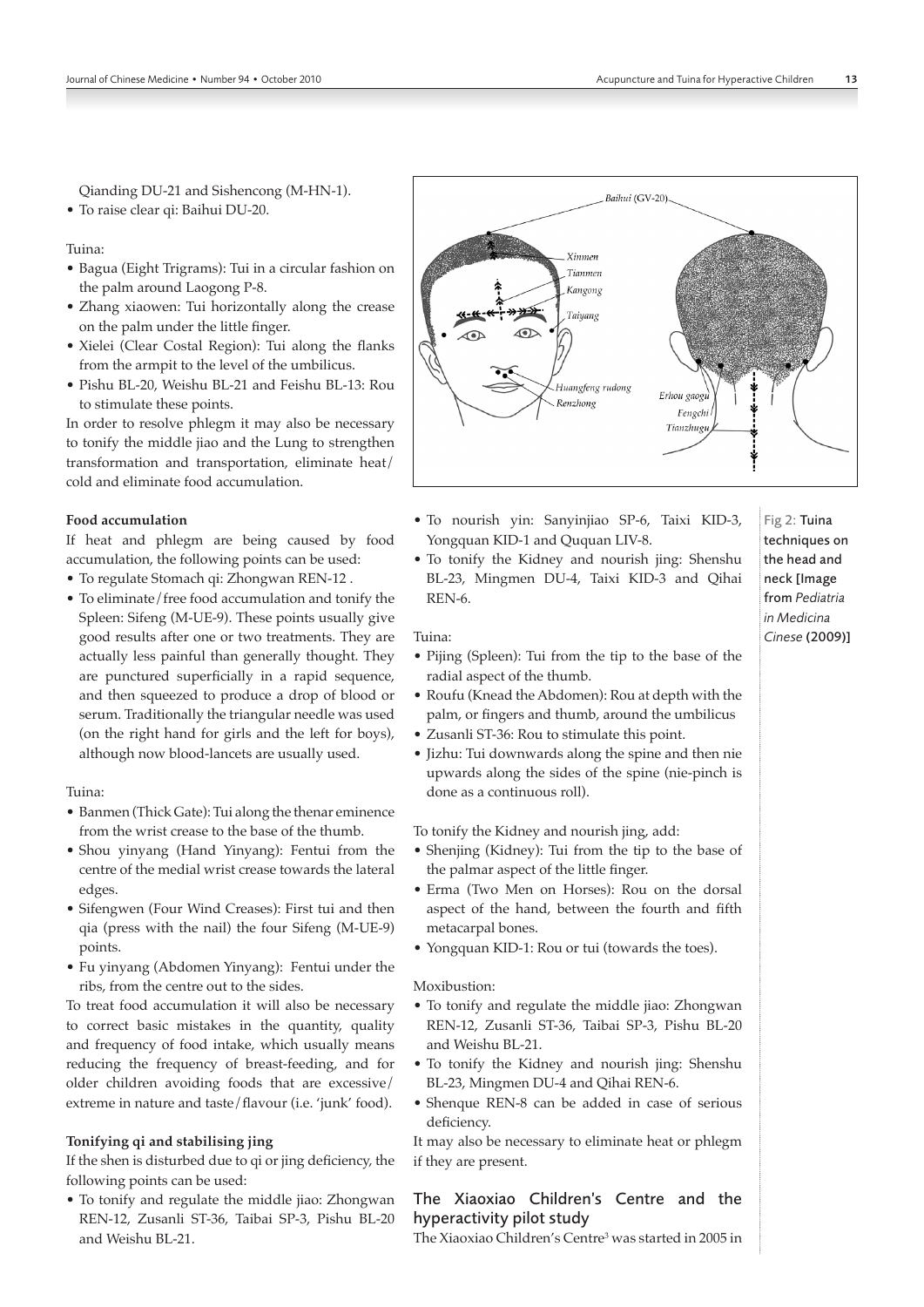Milan, Italy, to treat children using tuina and acupuncture. In its first three years the Xiaoxiao Centre carried out a pilot study on the treatment and prevention of child respiratory diseases. In October 2008 a new pilot study was initiated to investigate the treatment of hyperactive children. In this 'quiet‑project' the children are given a course of six free sessions, the final session of which is one or two months later than the others to serve as consolidation and follow‑up. Treatments are based on a Chinese medical diagnosis (without following rigid protocols) and use mainly paediatric tuina and acupuncture, supported where appropriate with moxibustion, cupping, ear-seeds, guasha and plum‑blossom needle. In addition, a tuina sequence is taught to the child's parent or carer, to apply daily at home. Although we are careful to avoid making the child's carer feel guilty if they do not do their 'homework', we emphasise that such home treatment is of great importance, since in Europe we are generally not able to treat three times a week as they do in China. We have also noticed that if parents are able to administer home treatment they feel much more empowered (and we also teach them 'emergency' sequences to use in case of acute colds, fever or constipation).

Data were recorded using a specifically designed clinical chart, which is available to other clinics that treat children with Chinese medicine, with the aim of building a network for gathering and exchanging information. A semi-structured follow-up interview was also given to all the parents to find out their opinion of the centre, the results of the treatment, and whether they continued to use tuina at home.

#### Case studies

In this section I present the cases of children who were referred to the Xiaoxiao Centre for poor attention, difficulty playing quietly, hyperactivity, stubborn attitude and frequent furious fits of anger.<sup>4</sup> Whilst these cases have much in common, they also illustrate that cases may differ significantly in terms of pathogenesis, diagnosis and treatment.

#### **The dragon of jealousy**

Ivan was a seven‑year‑old child who was unable to keep quiet, had poor attention, experienced frequent and violent fits of rage and had difficulty going to sleep (which was then disturbed). His mother reported that he seemed constantly slightly angry, mainly with his younger brother. Sometimes when Ivan was tired or angry he would get a frontal headache. His tongue was slightly elongated, with red sides and some red spots, and his pulse was slightly wiry (xian).

In Ivan's case a Liver excess (you) was transforming into fire and agitating the Heart and shen. The fits of anger towards his brother (whom he felt was restricting his space) might be seen as the manifestation of Liver qi without the soft and flexible qualities of the wood phase; when faced with an obstacle the Liver qi clashes against it, rising up with the power of the dragon, swift and violent as a great wind. Liver yang and fire were causing agitation during the yin-night time, disturbing Ivan's attention and peace, ascending to cause headaches, 'pushing' out the tongue body and making it red, and giving the pulse the characteristic 'violin‑string' tension.

We chose to clear the heat that was agitating the shen and soften the Liver yang.

- Tuina: shou yinyang, roufu, zusanli, nieji, ganjing, xiaotianxin, tianheshui and xinmen (also at home daily).
- Acupuncture: Taichong LIV‑3 (also with plum‑blossom needle at home) and Yintang (M‑HN‑3).
- Ear‑seeds: Shenmen bilaterally, which Ivan was asked to press 15 times before sleep and 15 times after waking up.

In this case the ear‑seeds, acupuncture and plum‑blossom needle were included in order to differentiate Ivan's treatment from that of his younger brother (who had been treated for respiratory problems); the acupuncture needles called for courage and the ear-seed pressing required engagement and responsibility.

After 20 days, during Ivan's third treatment, we heard that he no longer had headaches and his sleep was better, although at school he was still restless and inattentive, and he would still snap at his mother. At his fifth treatment the situation had changed significantly: Ivan was more peaceful at home, more considerate at school, and was smiling and cooperative whilst at the clinic. At his sixth treatment ‑ just before the summer holidays when most children are tired ‑ Ivan's attention and response were fine. At home the family were more relaxed, and in clinic his tongue now showed just a little redness at the tip.

#### **An engine always running**

Franco, a five-year-old boy, had difficulty keeping quiet. He was never still, 'as if his engine is always running', and tended to react impulsively. He had always been a lively child, but after his younger brother was born he became impetuous and prone to fits of rage whenever his parents refused him anything. Although Franco slept through the night, he would move a lot, throw off the covers, wake early and would immediately be very active. He had hard stools, difficult evacuation, dry lips, a very red tongue tip, a large thirst and was always hot. In addition, he had started teething late for his age, needed nappies until the age of four and his language was poor for his age (he was in speech therapy).

In this case the heat was being caused by Kidney weakness, mainly in its deepest yin aspect. This weakness of pre‑heaven qi had drained post‑heaven qi, so that the Spleen and Stomach qi became too weak to transform dampness (his tongue was swollen and teeth-marked). Dampness easily clots into phlegm ‑ indeed, Franco had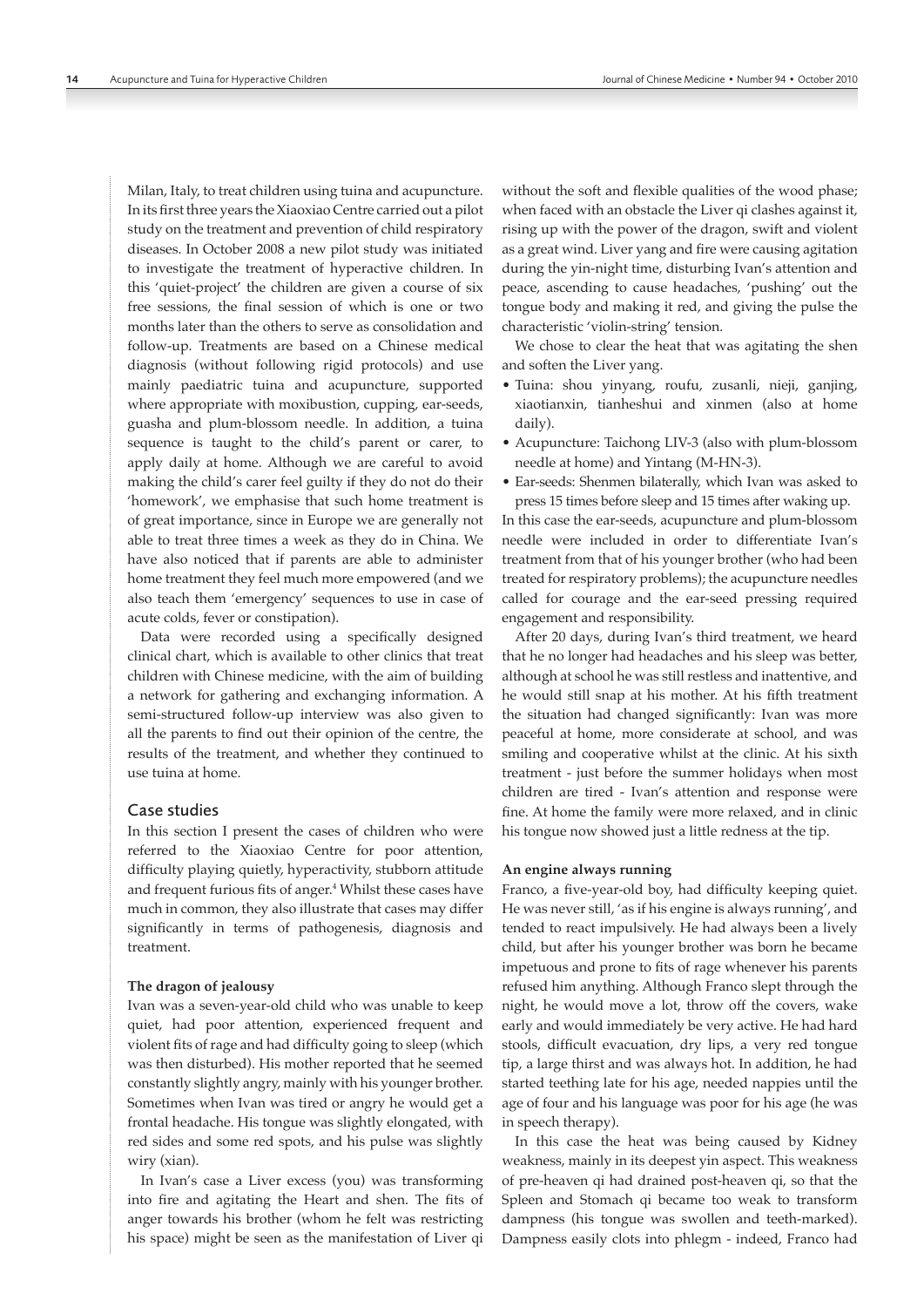experienced atopic dermatitis until the age of three and had been prone to respiratory tract infections for which he was given antibiotics six times.

We chose to clear the heat that was agitating the shen, and at the same time tonify Kidney and Spleen qi.

- Tuina: pijing, roufu, zusanli, nieji, shenjing, yongquan, erma, tianheshui, tianmen, kangong, xiaotianxin, xinshu, ganshu, shenshu, mingmen (also at home daily).
- Acupuncture: Baihui DU‑20, Taichong LIV‑3 plus a vaccaria seed was applied to Yintang (M‑HN‑3) (also at home during the afternoon).

The results of treatment were good, at least in terms of the strongest manifestations of heat. Franco appreciated the massage, 'so I don't have bad dreams', and his stools became normal in the first week. After two weeks his mother reported that he was less agitated during the day and while asleep, and he only rarely experienced fits of anger. At the follow‑up treatment, although Franco was still very active ‑ waking early in the morning and having difficulties with rules and limitations ‑ he was now able to play peacefully, was less belligerent and did not become furious every time he encountered a problem.

#### **Fear and rage**

Giacomo was eight‑years‑old, an impetuous child who easily exploded into fits of rage. He was often upset and aggressive ‑ usually with his mother, but also at school where he could not cope with rules and discipline. At the Xiaoxiao Centre he was never still; he touched everything and kept interrupting his mother while she spoke with us. These difficulties seemed to have started three years ago when his mother had been treated for breast cancer. She reported that until the age of two and a half there had been nights during which Giacomo squirmed and wriggled ‑ as if with terror ‑ for up to 40 minutes, and there would be no way to calm him down. Although he no longer woke up, he would sometimes move around a lot and throw off the covers, and at other times 'cover himself with blankets, cushions and teddy bears as if barricading himself in fear of who‑knows‑what!'.

In Giacomo's case there was an imbalance of fire and water, with excess heat (he was hot, thirsty, had dry skin, red spots on his belly, a red tongue tip and his pulse was slightly rapid). This had been caused by the movement of fear internally that consumed qi and yin and consequently injured the shen. Whilst it seemed that the core of the current condition was already present as a baby (night terrors), his mother's serious illness seemed to have reactivated this emotional pattern.

We chose to clear the heat that was agitating the shen, nourish yin and tonify the Kidney.

- Tuina: pijing, zusanli, nieji, ganjing, xinjing, feijing, xiaotianxin, tianheshui, tianmen, xinmen and yongquan (also at home, daily).
- Acupuncture: Baihui DU‑20, Yintang (M‑HN‑3), Taixi

KID-3 plus a vaccaria seed applied to Yintang (M-HN-3) (also at home in the afternoon).

During his treatment Giacomo gradually became more reasonable, with less furious reactions. He still experienced some headaches and nights during which he moaned and clenched his teeth, and at school he was still very reactive, but he became able to maintain attention for longer periods, and at home became more peaceful, less aggressive and upset with his mother, and no longer resisted everything he was asked to do. A year and a half later his mother wrote to us that he was still very active, but not excessively so, and that he would of course sometimes get upset when reminded to do his homework – just like the other kids at school.

#### **'What a bang!'**

Guido was seven‑years‑old, and was referred to the Xiaoxiao Centre in an attempt to avoid surgery for enlarged adenoids. He had to breathe through the mouth and had dense green nasal discharge and enlarged neck lymph nodes, but did not experience apnoea or bronchial catarrh. He would speak and move incessantly, dominating people's attention. At school his attention and performance were good. Three weeks previously he had begun to have frequent head tics, during which his head would twitch forward.

In this case heat had dried fluids (thirst, tongue cracks) and was agitating qi (disturbed sleep, motor and verbal hyperactivity, rapid pulse), clotting phlegm (thick mucus, lymph nodes, eczema until two years old, adenoids) and transforming into internal wind (febrile convulsions in his first months, head tic). Therefore besides clearing the heat that was agitating the shen, our treatment principles involved tonifying Lung qi, resolving phlegm and pacifying internal wind.

- Tuina: pijing, roufu, zusanli, nieji, fu yinyang, bagua, tanzhong, xielei, ganjing, xinjing, feijing, xiaotianxin, tianheshui, shou yinyang, tianmen and kangong (also at home, daily; the extra tuina sequences and guasha to apply for acute illnesses were essential in this case).
- Acupuncture: Hegu L.I.‑4, Yintang (M‑HN‑3), Tiantu REN‑22, Qihai REN‑6 (plus a vaccaria seed applied to Yintang [M-HN-3] at home during the afternoon).

'What a bang! What a bang!' was Guido's initial reaction to needling Tiantu REN‑22 ‑ not so much due to pain, but rather due to the strange sensation of deqi. After one treatment the nasal obstruction became less severe and the discharge was lighter in colour and thinner. After three further treatments Guido was able to breathe freely, was sleeping more peacefully and his head had stopped twitching. By the seventh treatment his nasal congestion was very light, his sleep was tranquil and his mood during the day more relaxed. After five months at the follow‑up session, his health was still good: his lymph nodes were not palpable (there was no need for the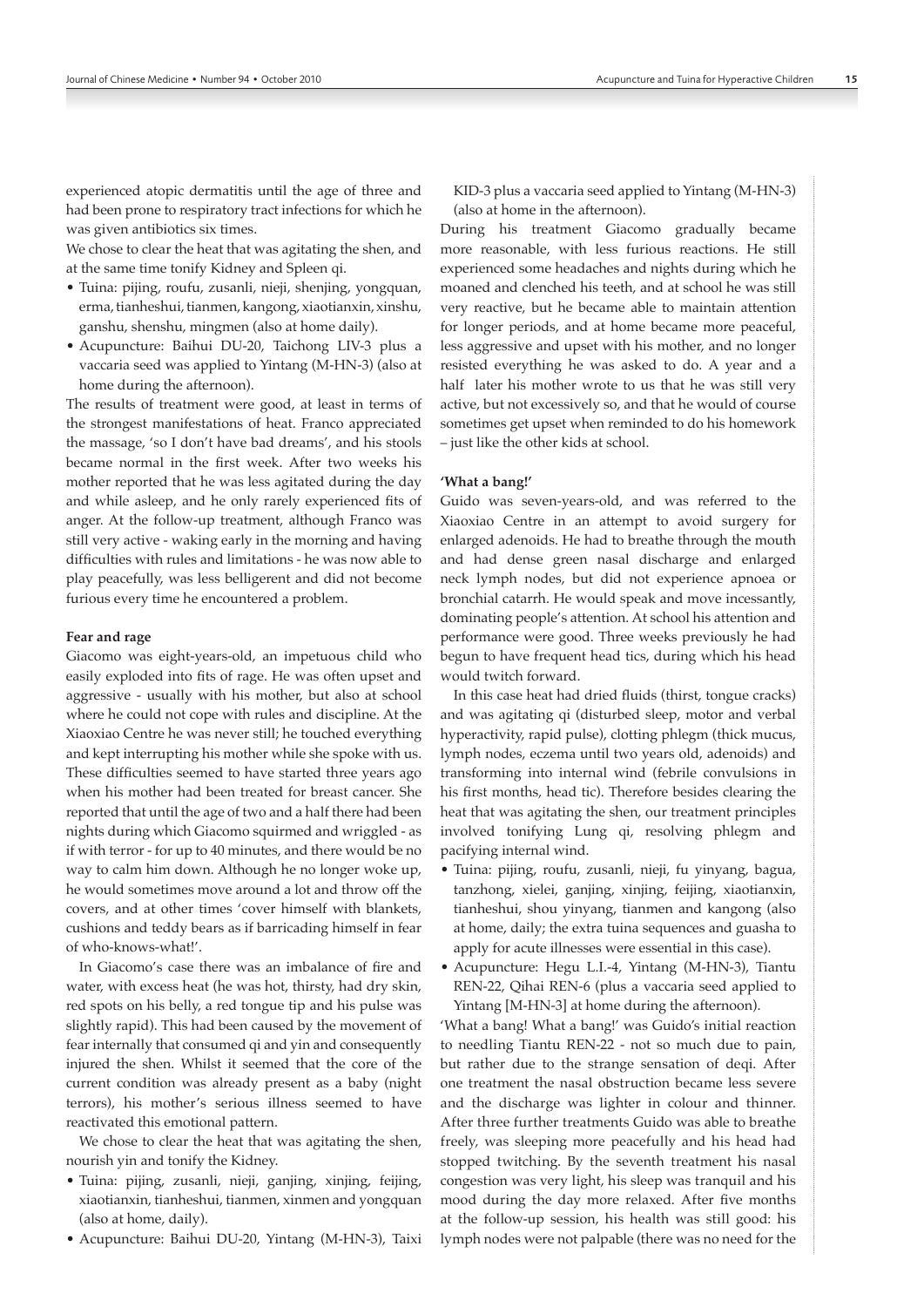*…by the eighth treatment we witnessed a child who had grown taller and stronger, was sleeping well, did not need a nappy, and had a hearty appetite….*

> adenoidectomy) and his behaviour, whilst still energetic, was not alarmingly so.

#### **Bad dreams**

Roberto was a four‑year‑old child who would often wake up at night, frightened by bad dreams. He was also very fearful during the day, and the subject of death often appeared in his conversation. At night he still needed nappies. Breast‑feeding Roberto had been difficult – as a baby he did not want to eat. Because of this he grew very slowly. His appetite was still poor when he was brought to the clinic. He was rarely ill, although he already had six filled teeth.

In this case the shen was agitated (poor sleep, nightmares) due to a fragility of the root ‑ a weakness of Kidney qi (nocturnal enuresis, fear, teeth problems). This weakness came from an original deficiency of Spleen qi (troubles in feeding, growing and appetite). If the middle jiao does not produce enough qi, it has to be drawn from the deeper source of Kidney qi. We therefore chose to calm the shen, tonify the Spleen and consolidate the Kidney.

- Tuina: pijing, nieji, zusanli, roufu, shenjing, erma, yongquan, xinmen, tianmen and kangong (also at home, daily).
- Moxa: Mingmen DU‑4, Pishu BL‑20, Shenshu BL‑23, Qihai REN‑6 and Zusanli ST‑36 (also at home, twice a week).

At the second treatment two weeks later (the family lived some distance from Milan, but they did their 'homework' diligently) Roberto's parents reported that his appetite had improved, he was having less nightmares and had even twice slept the whole night through. By the fourth treatment he was eating almost normally, was waking up just once in the night, seemed less scared and his enuresis was much less frequent. Although the situation deteriorated slightly over the next two weeks, with some tiredness, crying and clinginess, his appetite remained good and the enuresis rare. The situation then continued to improve over the next month, and by the eighth treatment we witnessed a child who had grown taller and stronger, was sleeping well, did not need a nappy, and had a hearty appetite. He was still very close to his mother, but was definitely more autonomous and 'solid' in the world.

#### **Too much heat to find any rest**

Tania, a girl of nearly two‑years‑old, had difficulty getting off to sleep and tended to wake early in the morning. During the night she would move a lot, waking four to five times crying desperately and wanting to be held by her mother. Her parents said she was active, rather than agitated, 'but with a bad temper'. At the clinic she was restless, tense and refused to be touched.

Breast‑feeding Tania had been difficult ‑ she had been given artificial milk from her third month, after which time she began to eat a lot. As a baby her sleep had been good, although it deteriorated at around six to seven months after the switch from milk to solid food. Her stools were often hard, infrequent, difficult and sometimes had traces of blood. She was thirsty and warm to the touch. She had had two bouts of otitis, two episodes of conjunctivitis, frequent colds and sore throats, and had also had an episode of bronchitis with high fever and bronchial spasm.

In this case there was heat (disturbing the yin, sleep, mood, and creating dryness) and phlegm (obstructing the Lung). We can suppose these had been caused by food accumulation in the first months of her life (after an initial Spleen qi insufficiency). Food accumulation obstructs qi circulation and consumes qi, and therefore the defensive qi had been weakened and external pathogens could penetrate more easily and persist, further damaging Lung qi. Phlegm then clotted and internal heat increased, causing repeated respiratory infections and further agitation of sleep and mood. We chose to clear heat, transform phlegm and tonify Lung and defensive qi.

- Tuina: pijing, roufu, zusanli, nieji, banmen, bagua, shou yinyang, xiaotianxin, tianheshui, yongquan, tianmen, kangong, xinmen, tanzhong, xielei, jianjiagu, xiaochangjing, qijiegu and guiwei (also at home daily).
- Acupuncture: Fenglong ST‑40 and Taichong LIV‑3 (in the last treatment).

After her first treatment Tania developed otitis, a sore throat, a high fever and was given antibiotics (unfortunately the tuina sequences and guasha to apply when the child became sick are not taught until the second or third treatment). Her mother was only able to do minimal tuina at home, because Tania refused to be massaged (we also had difficulty in doing it in clinic). By the third treatment, however, we were able to apply the tuina without obstruction, and at home Tania became less intractable. Tania's sleep became markedly better after the fourth treatment: although she still went to sleep late (around 10pm), she got off to sleep easily and woke only once. She also had no more catarrh, normal stools, and was much more easy‑going ‑ even accepting her tuina quietly.

#### **Observations**

At publication of this article the results from the Xiaoxiao Centre hyperactivity pilot study are not yet sufficient for assessment. In any case, the project was not designed to gather data for statistical analysis, but rather as qualitative research to observe the effects of acupuncture and tuina on specific symptoms and the general state of children's health. Our experience at the Xiaoxiao Centre has shown